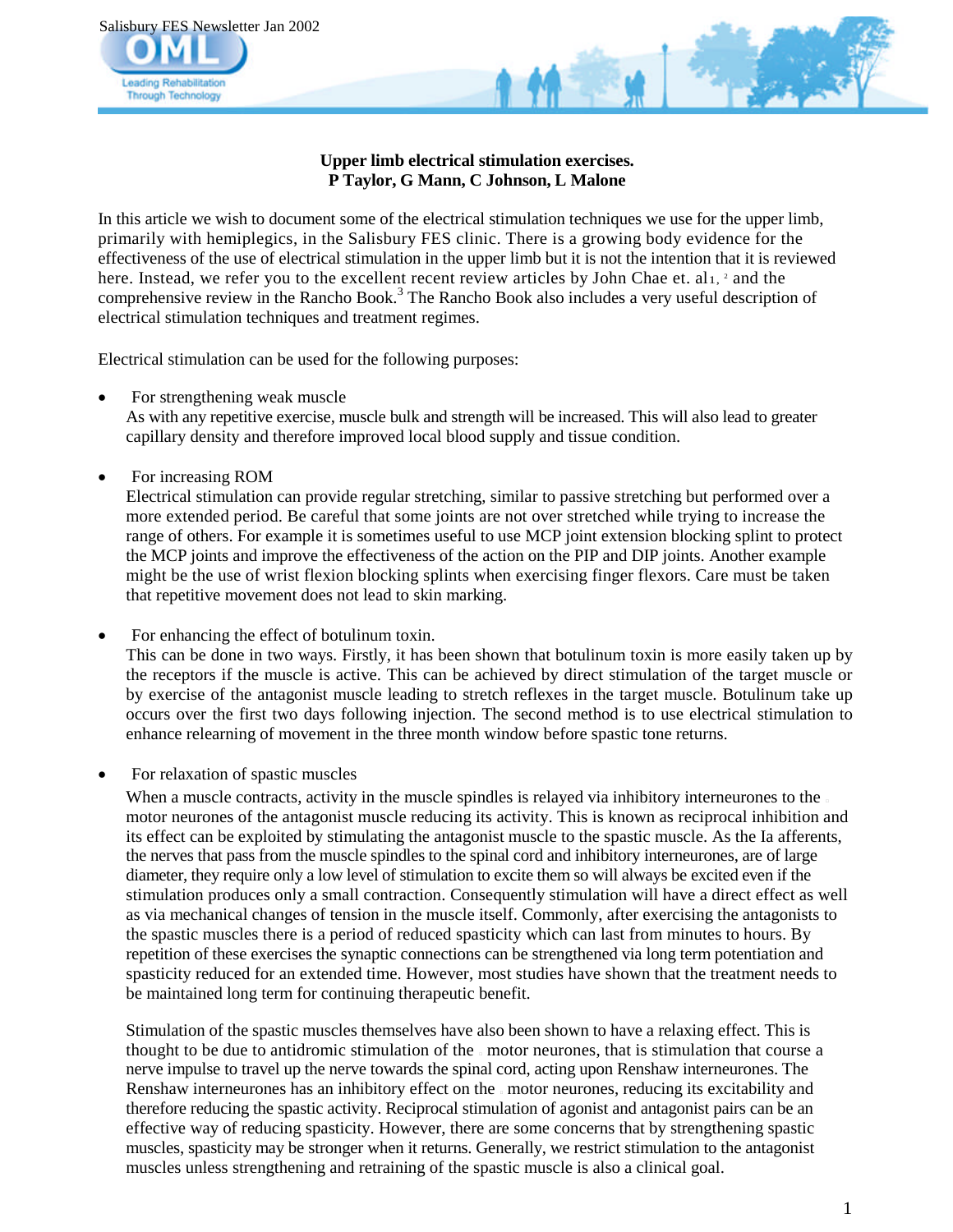Salisbury FES Newsletter Jan 2002



For re-education of movement

When a muscle contraction is produced by electrical stimulation, a whole range of sensory inputs are produced. This includes the direct sensation from the stimulation and the proporeceptive feedback from joints, tendons, muscles and mechanoreceptors. There will also be antidromic stimulation of and motor neurones. All this will cause a significant increase in activity along the remaining pathways to the cortex and other centres, stimulating the production of new synaptic connections. Excitation of the Ia afferents will have the same effect as activating muscle spindles by stretching them, causing excitation of the motor neurone to cause a muscle contraction. However, this increased level of motor neurone excitation will also make it easier for weak descending inputs to activate the motor neurone and therefore produce a voluntary contraction. It is good practice to ask the patient to try and assist the action of the stimulator with voluntary movement to enhance this effect. However, this voluntary effort must not be so great that it cause a rise in spasticity and inhibits the desired movement.

To improve sensory awareness

As described above, the sensory input will encourage new synaptic connections in the sensory cortex and increase sensory awareness. Many anecdotal comments have been reported of improved sensory ability and this has been illustrated by improvements in 2 point discrimination and reduction of neglect syndrome.

 To reduce pain associated with spasticity or shoulder subluxation. By reducing spasticity and improving the resting position of joints, pain can be reduces or eliminated. The stimulation itself will also have an effect similar to TENS, as the stimulation waveforms are similar chiefly differing in only intensity.

To be effective the exercises should be performed on a regular basis, ideally daily or twice daily. As ours is an outpatient clinic, patients take stimulators home. Exercise times commence for only 5 minutes sessions at a time, increasing to up to 30 hour over a period of one month. Regular follow up is required to ensure the exercises are performed correctly. It is not uncommon that electrode positions will need adjusting as patients progress or simply because they have forgotten the correct positions. For this reason, patient and carer education is very important. We supply written instructions, electrode position diagrams or digital photographs and we mark electrode positions with indelible marker pens. To assess their progress we use the Jebsen-Taylor hand function test or the Action Research Arm Function Test. We also record active and passive ROM, Ashworth and 2 point discrimination.

Where spasticity is present it is important that a stimulator with a long rising ramp of at least 2 seconds is used. This is because a sudden contraction will rapidly stretch the antagonist muscle and induce a stretch reflex resulting in a reduced ROM. A long ramp will also be more comfortable which in its self may reduce tone levels. We have not found that the stimulation frequency is very critical in practice but generally 40 Hz produces a smooth and comfortable contraction. All exercises are performed using cyclical stimulation with stimulation on times of 8 –10 seconds followed by a rest period of the same time (Microstim modes 6 or 7). A standard pulse width of 300.s is fine but it is sometimes useful if using the Odstock 4 Channel Exercise Stimulator to reduce the pulse width to 100, s as this allows finer control of the amplitude controls.

It is our impression that patients have a greater re-education effect if they have some motor ability before treatment begins. As a minimum, it should be possible to take the hand to the mouth. Patients with less ability than this may still benefit from use of stimulation to reduce spasticity for cosmesis, pain reduction or assistance ADL tasks such as dressing. As a general rule, the number of muscle groups exercised should be kept to a minimum. Most patients will find more than 2 muscle groups hard to cope with. Less able patients will need assistance from a carer to perform the exercises. Cardiac demand pace makers are contraindicated. This is because interference from the stimulator may prevent the detection of bradycardia. Poorly controlled epilepsy should also be avoided, as there are some anecdotal incidents of increased symptoms when using electrical stimulation. However, where it is controlled by drugs there should be no problem.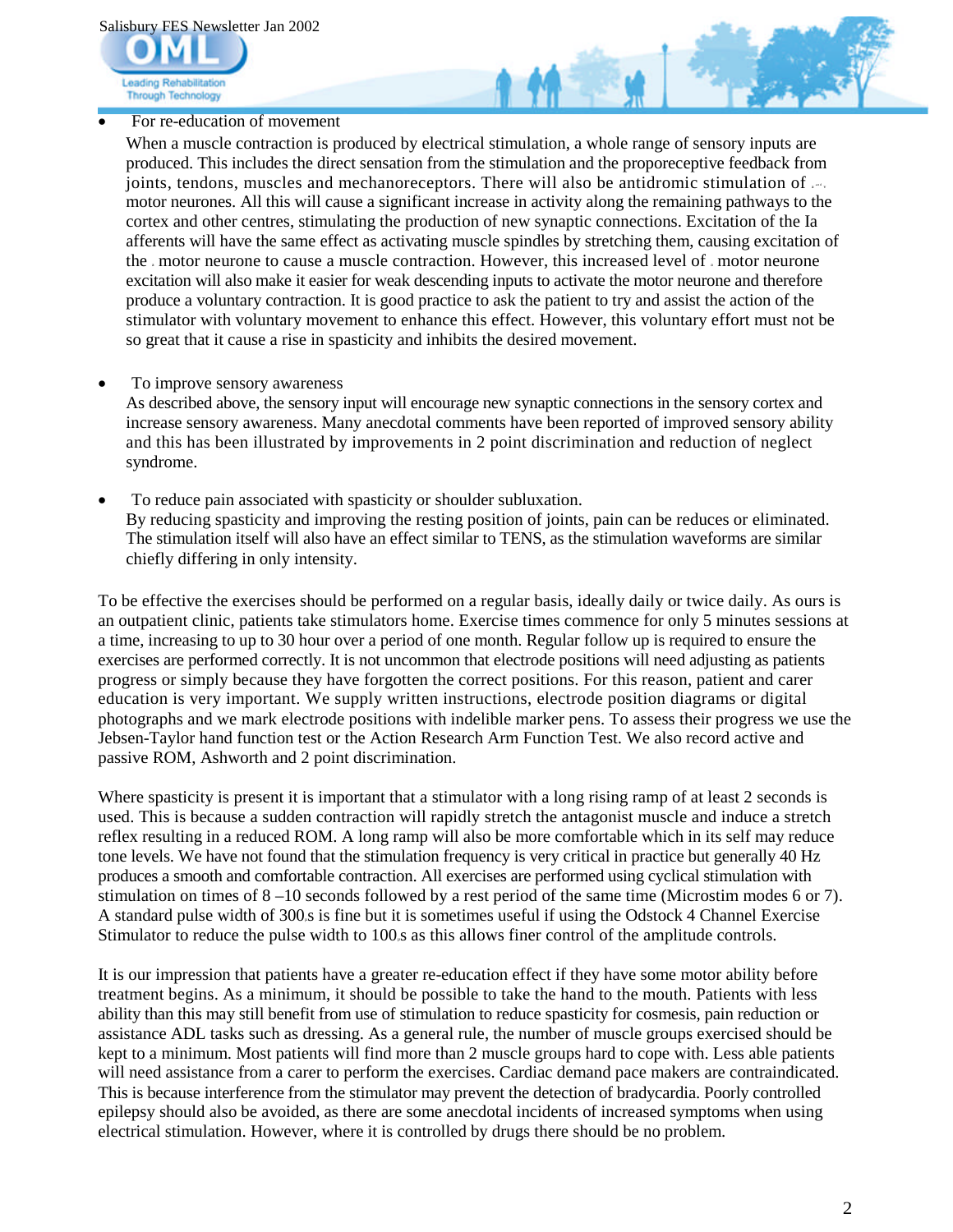

# **Upper limb FES applications in hemiplegia**

### **Shoulder subluxation**

Subluxation occurs when muscle tone around the shoulder is reduced, resulting in a loss of continuity at the gleniol-humeral joint. Tissues around the socket become stretched and pain is frequently a problem as well as reduced function. Often, when spasticity follows a period of flaccid paralysis, muscle tone will not be balanced and over active pectoral muscles can pull the humerus into internal rotation. The muscles around the shoulder can be divided in to two groups, those such as the supraspinatus or teres minor which principal role is to locate the humerus head in the socket and those such as the deltoid or pectorals, which primarily move the whole limb. The deltoid is easy to stimulate as it is the most superficial muscle but it is useful to target supraspinatus because of its central role in locating the numeral head. If there is no internal rotation, place one electrode over middle deltoid and the second over supraspinatus. Chose which electrode to make the active by which you wish to have the strongest effect. For example if placing the active over the deltoid produces too much abduction, reveres the polarity.

If the arm is internally rotated, place the deltoid electrode over the posterior deltoid. If greater external rotation is required, stimulation of the teres minor and infraspinatus can be tried. Stimulation of the supraspinatus can be difficult to achieve without activation of the trapezius resulting in elevation of the shoulder girdle. If this is the case it is often better to stimulate the middle and posterior deltoid. Two channels of stimulation can be used, alternating between the electrode positions.



#### **Scapula Stabilisation**

Scapula winging is a common problem following hemiplegia and is due to weakness in muscle such as the trapezius and rhomboids. These muscles can be exercised using electrical stimulation with the electrode positions shown. The rhomboids will retract and elevate the scapula while the more superficial lower trapezius will adduct and depress it. This exercise can be combined with other exercises, for example reaching exercises.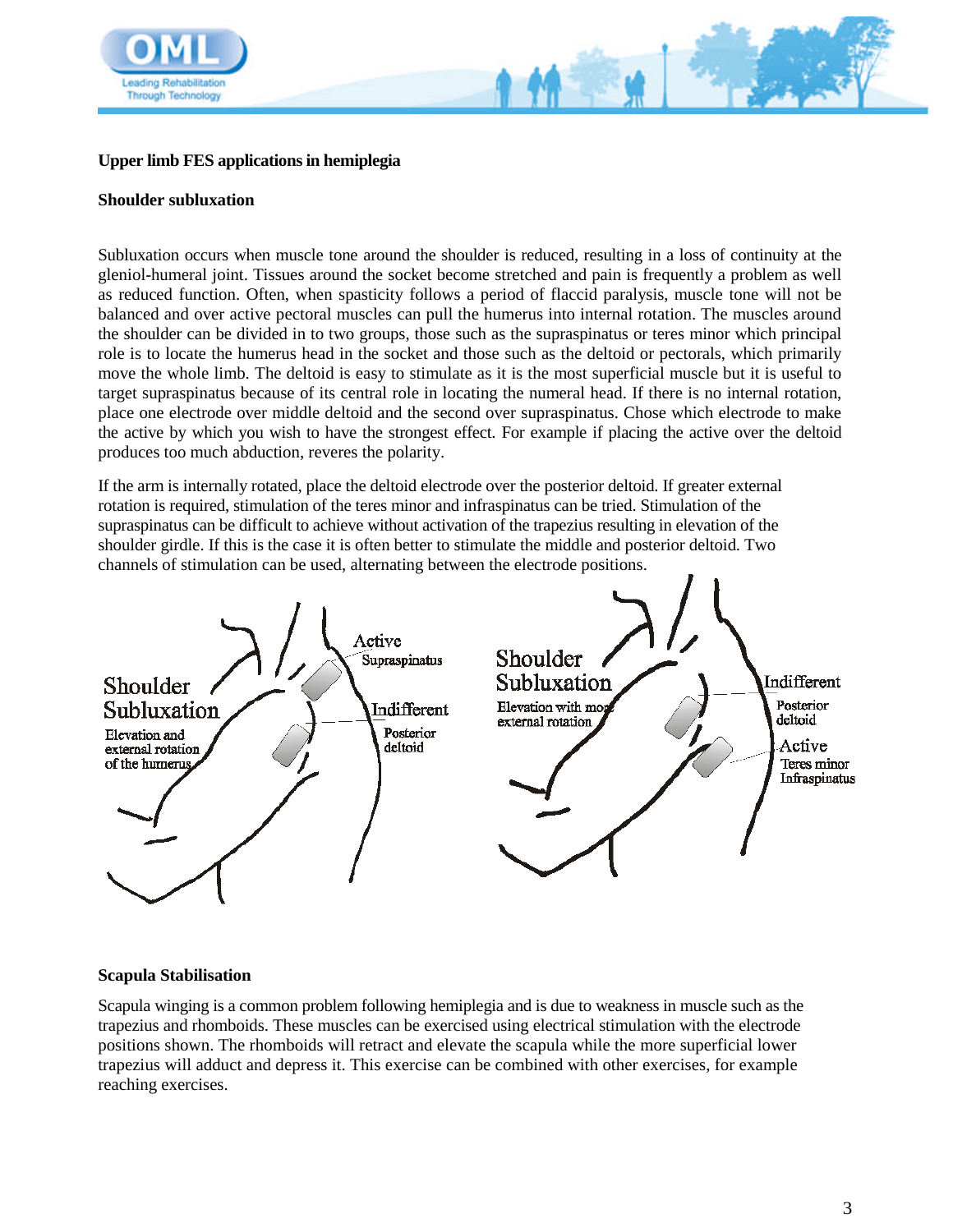

#### **Elbow extension**

The triceps is easily stimulated by placing an active electrode over its motor point and the indifferent over the tendon at the elbow. As this is a fairly large muscle, it is sometimes useful to use larger electrodes, 50mm x 50mm for example, which may produce a more effective movement with greater comfort. Patients can be asked to assist with the movement. Practising "table polishing" by sliding the hand over a table using a cloth to reduce friction can be effective. The triceps action can be supplemented by placing the indifferent over the anterior deltoid to assist shoulder flexion. Posterior deltoid can be added in the same way to extend the shoulder and this is sometimes done in the swing phase of gait using an ODFS or O2CHS, controlled using a foot switch. If the biceps are weak, triceps contraction can be alternated with biceps. The active is



placed over the belly of the biceps with the indifferent 2 fingerbreadths lower.

#### **Wrist, finger and thumb extension**

This is best achieved by stimulation of the radial nerve, which will produce a general extension pattern. It is often a problem to get good thumb extension so it is good practice to place the indifferent over the motor points of EPL and AbPL, about three fingerbreadth proximal to the wrist. If thumb extension is still not good, make this electrode the active, assuming this does not significantly reduce finger and wrist extension.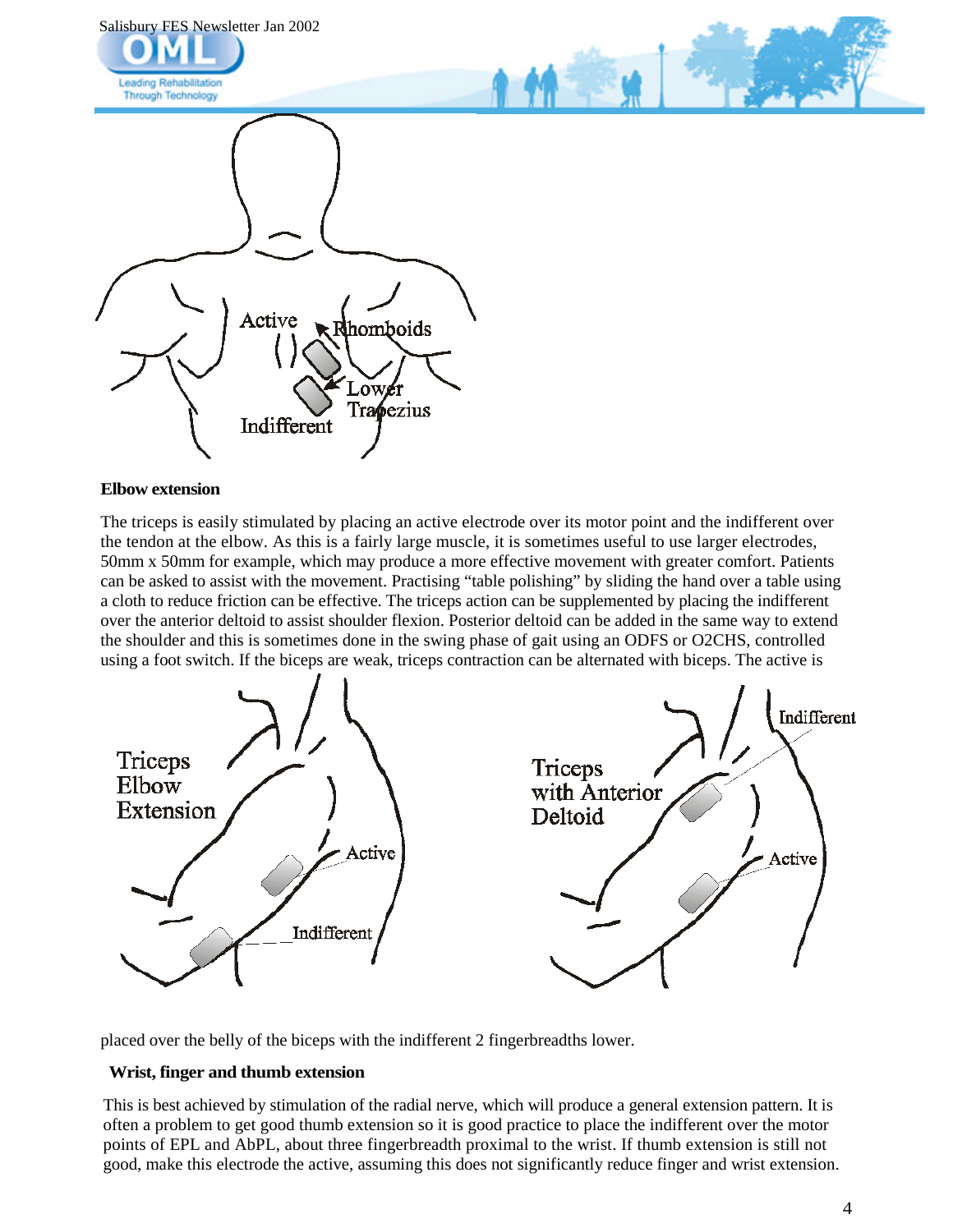

Care should be taken to avoid either radial or ulna deviation of the wrist. If there is excessive ulna deviation move the active electrode towards the extensor carpi radialis brevis on the radial side of the arm. If radial deviation occurs, move the electrode towards the ulna side and the extensor carpi ulnaris. If finger extension is poor, perhaps due to spasticity of the finger flexors, while wrist extension is present, it is some times possible to stimulate the finger extensors alone by placing the active electrode more distally. As the extensor digitorum communis is deeper than the wrist extensors it can be difficult to achieve pure finger extension.



## **Lumbricals and abductor pollicis**

Radial nerve stimulation is often used to reduce the tone of spastic wrist, finger and thumb flexors. However, its effectiveness can sometimes be improved by alternating it with lumbricale stimulation to produce MCP joint flexion with extension of the phalangeal joints, producing a two phase stretch of the finger extensors. This exercise can also be effective at reducing oedema of the hand. The two groups can also be stimulated together, to improve finger extension with wrist and thumb extension. Use a long thin active electrode placed just proximal to the knuckles of the hand. A 30x50mm Pals electrode is sometimes adequate or you can cut down a 70mm round pals electrode using scissors. As the index and middle finger lumbricals are activated by the median nerve, while the others are of the ulna nerve, make sure the electrode is over the index side. The active can be placed over the back of the wrist or often more effectively over the

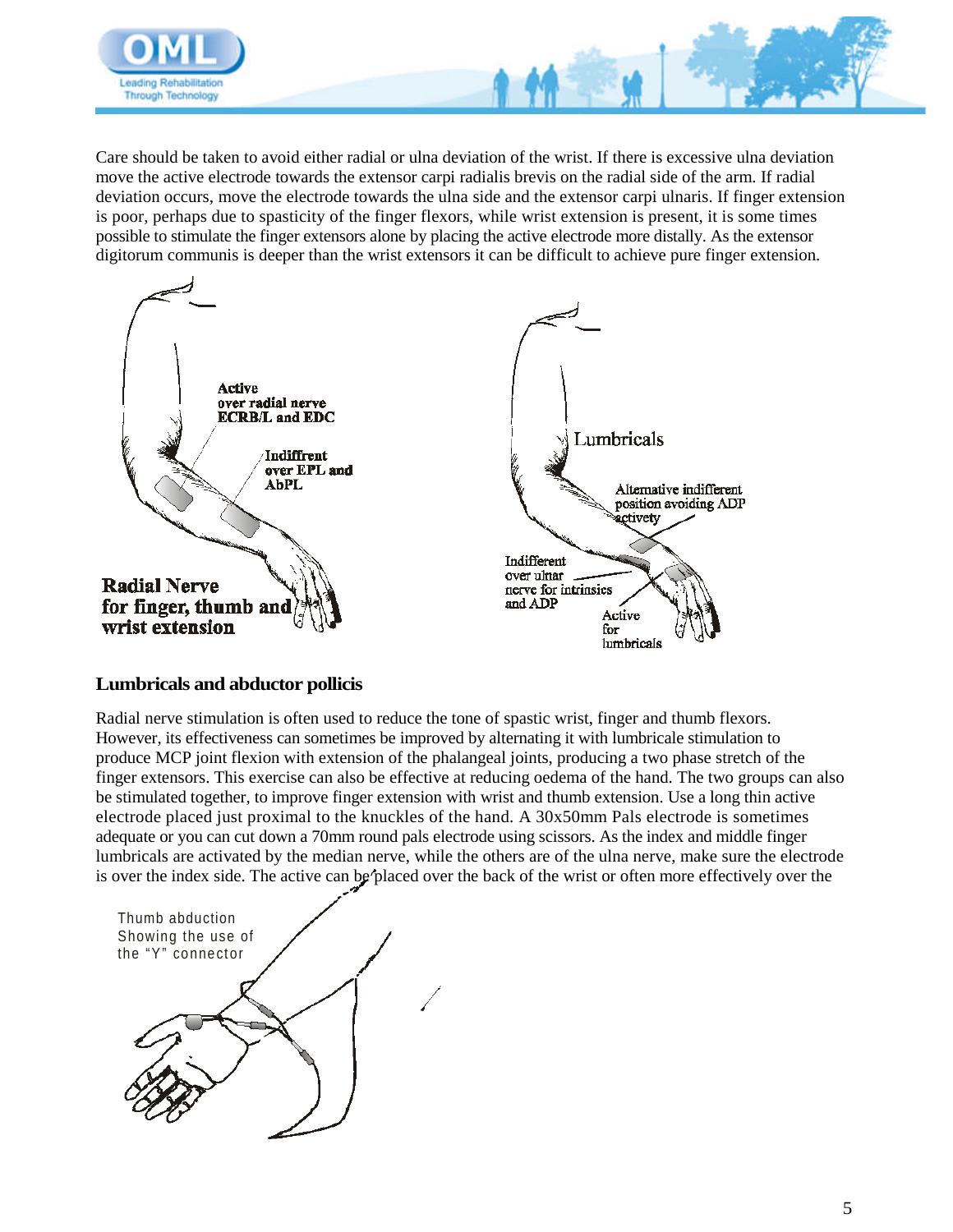

ulna nerve as it enters the wrist. The later placement will bring in the adductor pollicis and other intrinsics, which is often an advantage.

### **Thumb Abduction and Opposition**

Radial nerve stimulation can effective at opening the hand but thumb extension alone can leave the thumb in a less than functional position. Abduction and opposition can be produced by stimulating the thenar eminence. Place the active electrode over the motor point of Abductor pollicis brevis or opponens pollicis and the indifferent over the back of the wrist. To combine this movement with a general extension pattern it can be useful to use a "Y" connector. The diagram shows how the indifferent electrode lead can be shared between two electrodes, one over the extensor pollicis longus (hidden behind the arm) and the other over the abductor pollicis brevis while the common active is over the radial nerve (also hidden). Stronger abduction may be obtained, if required, by sharing the active electrode lead instead of the indifferent. However, be aware of unusual conduction paths using this method as multiple electrodes can lead to unwanted over spill to neighbouring muscles and nerves.



It is often useful to combine muscles to produce a gross pattern of movement, similar to the combination movements used in every day life. In this way it may be possible to more effectively re-train function rather than by practising individual muscle activity. Such a movement is reaching where finger, thumb and wrist extension from radial nerve stimulation are combined with elbow extension and shoulder flexion by stimulation of triceps and anterior deltoid. This can be done using an Odstock 4 Channel Stimulator bringing all channels on together. If scapular stability is a problem, a  $4<sup>th</sup>$  channel for rhomboids and lower trapezius can be added. Alternatively a 2 channel Microstim can be used combining the stimulation of triceps and anterior deltoid together as previously described.

#### **Applications in tetraplegia**

Electrical stimulation can be used to strengthen weak, partially denervated or paralysed muscles using the same electrode positions as above. Additionally it can be useful to stimulate the ulna and median nerves, thereby recruiting all the muscles in the forearm. However, it must always be born in mind that frequently some or many of the muscles may be denervated due to peripheral nerve damage at the site of the spinal